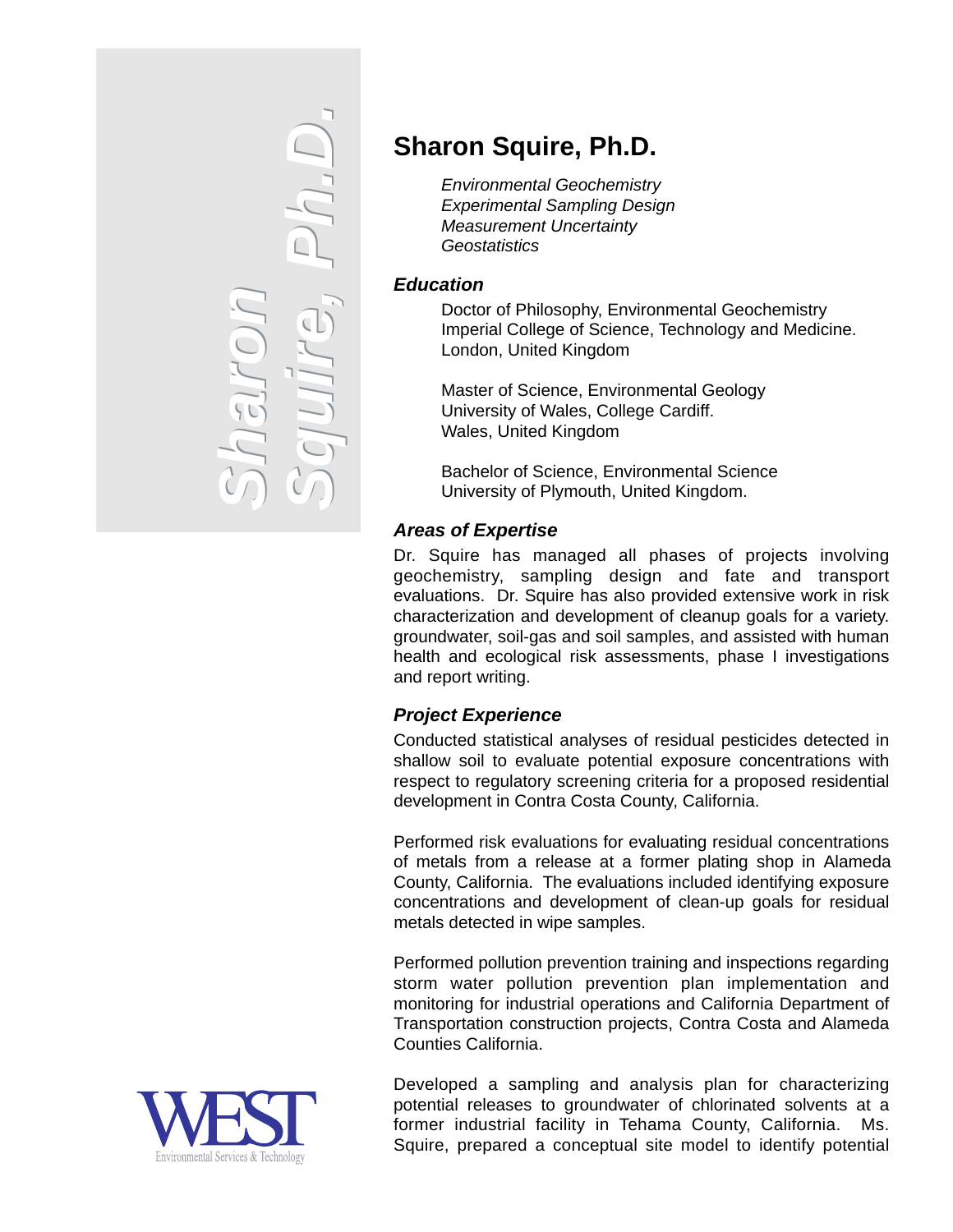

## **Sharon Squire, Ph.D.** *page <sup>2</sup>*

#### *Project Experience (continued)*

data gaps, developed a scope-of-work to address the data gaps and prepared data quality objectives for evaluating chemical data results.

Conducted ozone sparge system monitoring and data analysis to evaluate the effectiveness of ozone sparging in addressing petroleum hydrocarbons and chlorinated solvents releases to groundwater.

Prepared an evaluation of potential discharges of mercury to wastewater streams from medical facilities for a national association.

### *Professional Work Experience*

#### UNIVERSITY OF CALIFORNIA, Santa Cruz

Post-Doctoral Researcher: Dr. Squire collected and analyzed San Francisco Bay surface waters as part of the Regional Monitoring Program and developed mathematical models to assess spatial and temporal trends of surface water contaminants. Dr. Squire developed and taught an environmental statistics class offering an insight into experimental sampling design, analytical quality control, probability, regression, inferential statistics, and analysis of variance. Dr. Squire collaborated on projects to assess mercury speciation in San Francisco Bay surface waters, lead

absorption of water within ball valves, risk assessment of lead from keys, and trends of organic and inorganic contaminants in mussels located along the California Coast.

IMPERIAL COLLEGE OF SCIENCE, TECHNOLOGY AND MEDICINE. LONDON, United Kingdom Doctoral Researcher: Dr. Squire developed sampling, analytical and computational methods to assess sampling and analytical uncertainties for soil and gas monitoring. Dr. Squire devised and conducted 4 interorganizational sampling trials, analyzed the samples and reported the findings in peer-reviewed journals and international conferences.

#### *Publications and Presentations*

Christopher H. Conaway, Sharon Squire, Robert P. Mason, and A. Russell Flegal Mercury Speciation in the San Francisco Bay estuary. Marine Chemistry (In Press).

Sharon Squire, Genine H. Scelfo, Justin Revenaugh and A. Russell Flegal (2002) Decadal Trends of Silver and Lead Contamination in San Francisco Bay Surface Waters. Environmental Science and Technology, 36, 11, 2379-2386.

Squire, S and Ramsey, M.H. (2001) Inter-organizational sampling trials for the uncertainty estimation of landfill gas measurements. Journal of Environmental Monitoring, 3, Issue 3, 288-294.

Squire, S., Ramsey, M.H., Gardner, M.J. and Lister, D. (2000) Sampling proficiency test for the estimation of uncertainty in the spatial delineation of contamination. Analyst, 125, Issue 11, 2026-2031.

Squire, S., Ramsey, M.H. and Gardner, M.J. (2000) Collaborative trail in sampling for the estimation of uncertainty in the spatial delineation of hot spot contamination. Analyst, 125, 139-145.



Ramsey, M.H., Squire, S. and Gardner M.J. (1999) Synthetic reference sampling target for the estimation of measurement uncertainty. Analyst, 124, 1701-1706.